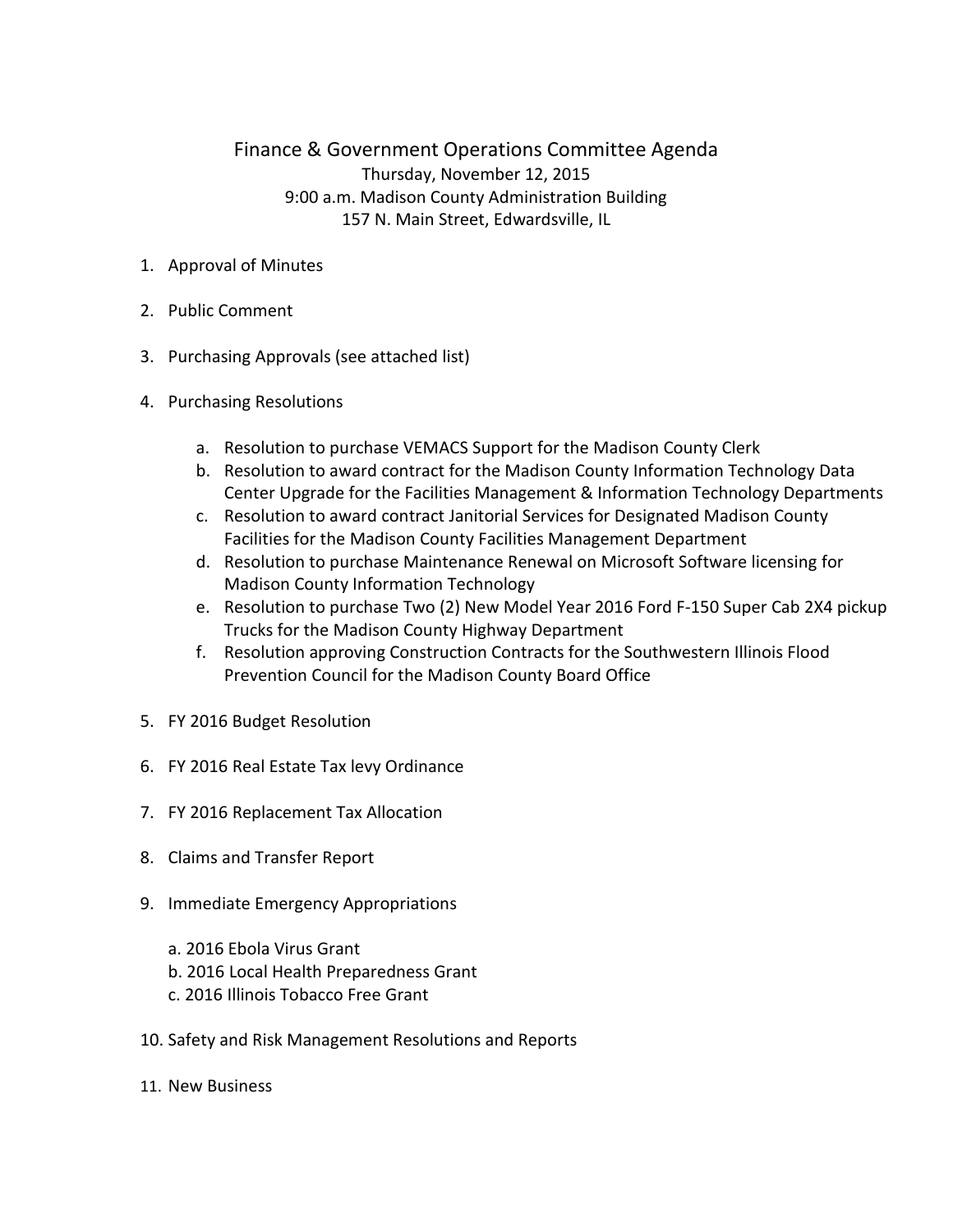## **Finance and Government Operations Committee**

Purchasing Approvals – November 2015

| <b>ITEM</b>                                                     | <b>DEPARTMENT</b>                |
|-----------------------------------------------------------------|----------------------------------|
| UPS & BATTERY MAINTENANCE CONTRACT<br>RENEWAL (REVISED)         | 9-1-1 EMERGENCY TELEPHONE SYSTEM |
|                                                                 |                                  |
| REPLACEMENT CHAIRS FOR JURY<br><b>DELIBERATION</b>              | <b>CIRCUIT COURT</b>             |
|                                                                 |                                  |
| <b>JURY 2015 UNLIMITED TELEPHONE</b>                            | <b>CIRCUIT COURT</b>             |
| TECHNICAL SUPPORT & FREE SOFTWARE                               |                                  |
| <b>UPGRADE</b>                                                  |                                  |
|                                                                 |                                  |
| 2016 NATIONAL ASSOCIATION OF COUNTIES<br><b>MEMBERSHIP DUES</b> | <b>COUNTY BOARD</b>              |
|                                                                 |                                  |
| <b>TOSHIBA E-STUDIO557 COPIER</b>                               | <b>EDUCATION</b>                 |
|                                                                 |                                  |
| REPLACEMENT HVAC UNIT FOR EMPLOYMENT<br>& TRAINING @ WOOD RIVER | <b>FACILITIES MANAGEMENT</b>     |
|                                                                 |                                  |
| FIRE ALARM RETROFIT PHASE 3 @ WOOD<br><b>RIVER</b>              | <b>FACILITIES MANAGEMENT</b>     |
|                                                                 |                                  |
| (26) EQUAL 2 NEW CISCO 7945 PHONES                              | <b>INFORMATION TECHNOLOGY</b>    |
|                                                                 |                                  |
| NETMOTION DIAGNOSTIC FOR MOBILITY &<br>MAINTENANCE              | <b>INFORMATION TECHNOLOGY</b>    |
|                                                                 |                                  |
| <b>CISCO PHONE LICENSING</b>                                    | <b>INFORMATION TECHNOLOGY</b>    |
|                                                                 |                                  |
| FIRE WALL MAINTENANCE RENEWAL                                   | <b>INFORMATION TECHNOLOGY</b>    |
|                                                                 |                                  |